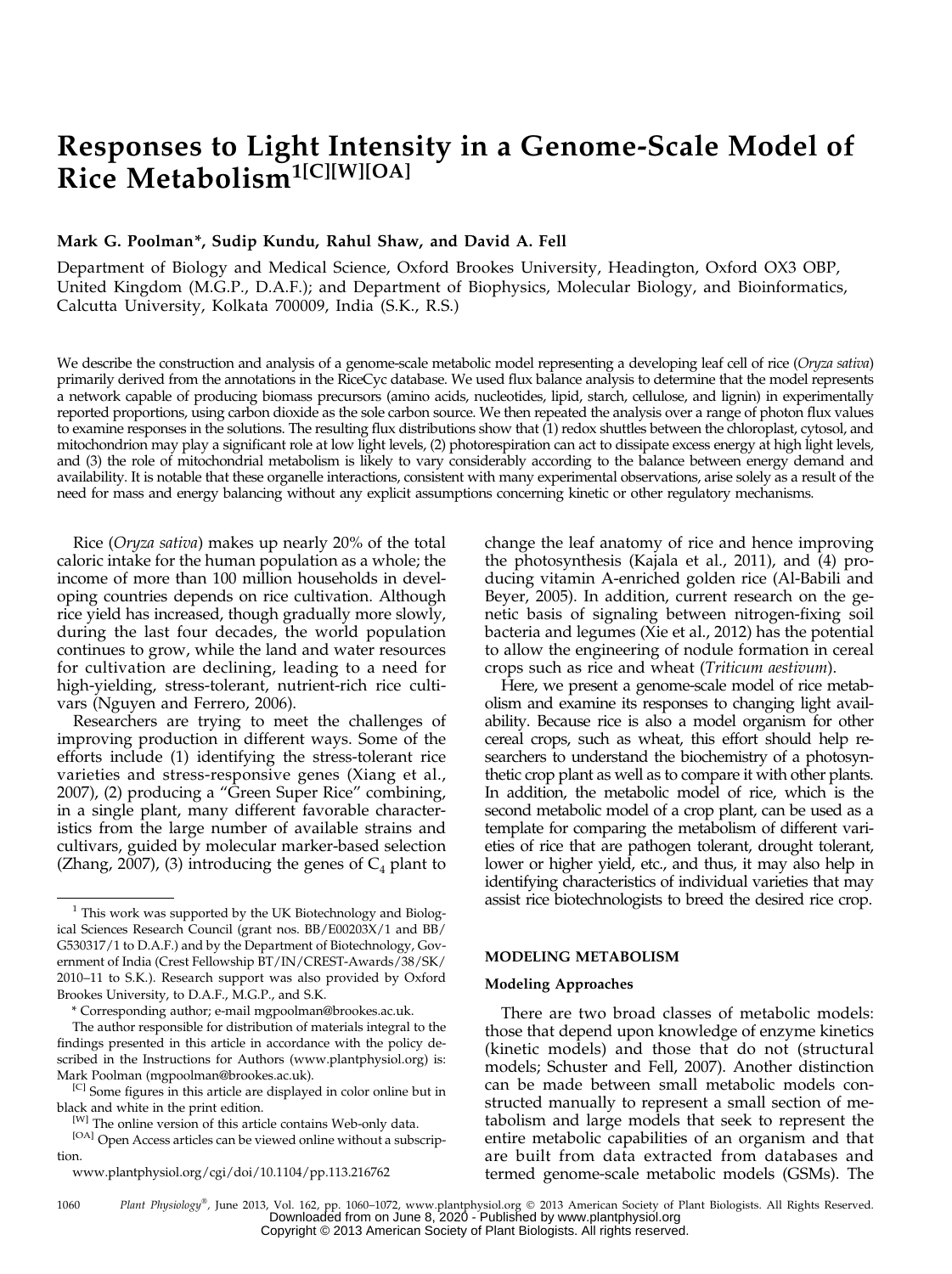difficulty of obtaining kinetic equations and parameters for all of the enzymes and transporters involved in a GSM, in spite of the development of robots for performing large numbers of enzyme measurements (Gibon et al., 2004), means that all such models investigated to date are structural.

A further advantage of structural modeling over kinetic modeling is that the structure of the network is completely defined by the set of reactions involved and their stoichiometric chemical equations. For example, the number of independent fluxes in a metabolic network, and the relationships between them at steady state, can be determined from the null space of the stoichiometry matrix (Reder, 1988; Schuster and Schuster, 1989), and those metabolite concentrations constrained by mass conservation can be determined from the left null space of the stoichiometry matrix (Reder, 1988; Schuster and Höfer, 1991).

One early development was the use of linear programming to examine the constraints on metabolic function and product yields set by reaction stoichiometry and network structure (Fell and Small, 1986; Varma and Palsson, 1994), the methodology eventually becoming known by the term flux balance analysis (FBA) coined by the Palsson group (Varma and Palsson, 1994). This type of computational analysis is a more efficient and thorough replacement for older conventional approaches, which consisted of manual accounting of the stoichiometry of metabolic conversions along defined pathways. Later, the development of elementary modes analysis (Schuster et al., 1999, 2000) showed that even small subsets of cellular metabolic networks could have many more paths and functions than are described as pathways in textbooks. Edwards and Palsson (2000) pioneered the construction and analysis of metabolic networks consisting of the reactions catalyzed by the enzymes contained in the annotations of whole genomes, beginning with Escherichia coli. Though the linear programming/FBA methodology, and certain other techniques such as null space analysis, scale easily to cope with the few thousand reactions of a GSM, elementary modes analysis undergoes a combinatorial explosion of enumerable pathways, and interpretation of the output becomes challenging, though not impossible (Carlson, 2009).

Though other methods have been proposed for finding feasible routes through metabolic networks, unless they explicitly take into account the conservation of mass throughout the network, represented by the stoichiometric constraints, as do elementary modes analysis and FBA, then the routes will not be functional on a sustained basis (de Figueiredo et al., 2009). With the appropriate methods, it is possible to find the maximum yield of metabolic products from nutrients for a given metabolic network and how this might be altered by knocking out certain enzyme reactions or introducing novel enzymes into the network (Trinh et al., 2008). Combined with some experimentally derived constraints, such as the maximum uptake rate of a nutrient, the rate of growth, and the composition of

the organism's biomass, FBA can predict an optimal set of internal fluxes within the network, and these predictions have been shown to be close to measurements made by metabolic flux analysis (Schuetz et al., 2007; Lee et al., 2008; Williams et al., 2010).

## GSMs and Their Analysis

Currently, there are approximately 100 published GSMs of varying completeness and quality, plus several hundred existing as automatically generated draft reconstructions (Henry et al., 2010). The major assumption in their analysis, as mentioned above, is that the production and consumption of all internal metabolites is stoichiometrically balanced, so their concentrations are constant and the system is at a steady state. Additional constraints are placed on the models, such as specifying maximum production rates of biomass components and/or nutrient uptake that are consistent with experimental observations. A common requirement in their analysis is the setting of an objective function that is optimized by the linear programming to produce a prediction of the fluxes in the network as nutrients are converted into excretory products and biomass. Most commonly, the objective function is to maximize the biomass yield from the nutrients used (Schuster et al., 2008), which has been shown to be appropriate for E. coli growing in a chemostat (Fong et al., 2003; Lewis et al., 2010), but which does not always reflect the use of fermentative catabolism unless additional constraints are set (Teusink et al., 2009). Another possible objective function is the minimization of total flux in the system (Holzhütter, 2004; Poolman et al., 2009), which represents economy in the enzymic machinery.

A major application of GSMs is investigating and generating hypotheses about the operating characteristics of metabolic networks, represented by the differences between flux patterns in the network if control mechanisms operate to implement the different objectives mentioned above. GSMs also have the potential to be used as a framework for integrating and interpreting other types of high-throughput data, such as gene expression and proteomics measurements (Shlomi et al., 2007; Oberhardt et al., 2009), if the data can be incorporated into either the constraints or the objective function.

## Eukaryotic GSMs

The majority of GSMs to date are of prokaryotes. The first eukaryotic GSM was that of Saccharomyces cerevisiae (Förster et al., 2003), which has gone through several iterations (Heavner et al., 2012) and has been followed by models of several other yeasts. The metabolic networks of human (Mo et al., 2007) and mouse (Selvarasu et al., 2010) exist as reconstructions, that is, as a compendium of reactions with gene associations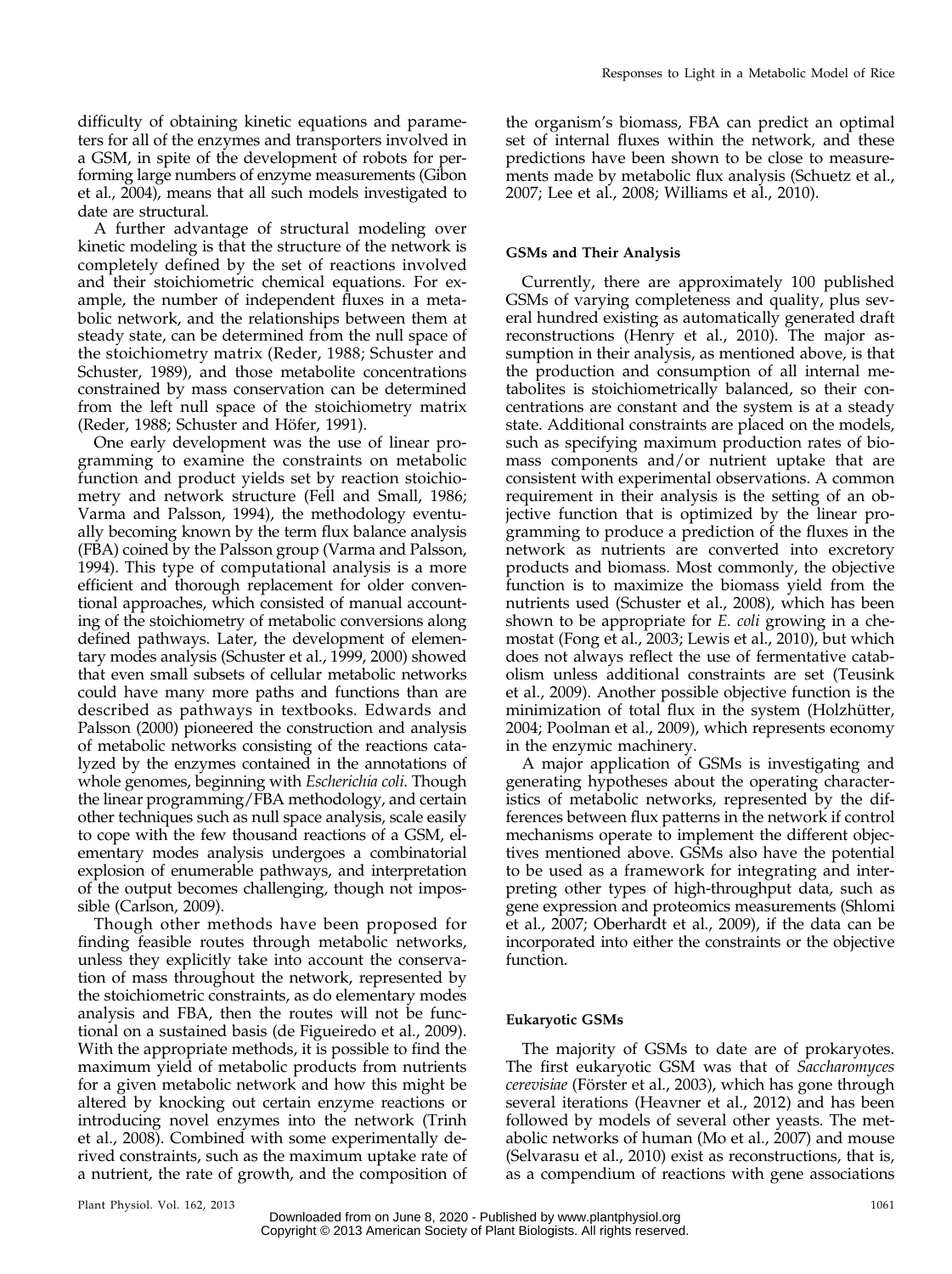en route to becoming a computable model. Photosynthetic organisms are represented at the microalgal level by Chlamydomonas reinhardtii (Boyle and Morgan, 2009; Chang et al., 2011) and Ostreococcus spp. (Krumholz et al., 2012). For plants, there are now several models of Arabidopsis (Arabidopsis thaliana; Poolman et al., 2009; de Oliveira Dal'Molin et al., 2010; Mintz-Oron et al., 2012), and these are currently undergoing a process of collaborative reconciliation. The model of  $C_4$ metabolism for maize (Zea mays), sorghum (Sorghum bicolor), and sugar cane (Saccharum officinarum; Dal'Molin et al., 2010) was in fact derived from the Arabidopsis model rather than from the maize genome, but a model based on the maize genome was published shortly after (Saha et al., 2011). Hence, to date, there is only one GSM of a true crop plant (maize).

All the eukaryotic models vary in the extent to which cellular compartmentation is explicitly represented, and this remains a difficult problem owing to the incomplete and contradictory information about the localization of the enzymes and the specificity of intracellular transporters. This is most marked in plants, which have specialized metabolic roles for cytosol, mitochondria, chloroplasts, and peroxisomes (Seaver et al., 2012). Furthermore, whereas microbial metabolism can be analyzed on the assumption that it is directed toward efficient growth (Schuster et al., 2008), other imperatives shape the metabolism of multicellular organisms, such as the need for mutual support of different tissues that implement different subsets of the genomically encoded metabolic network by tissue-specific gene expression (Seaver et al., 2012).

# A GSM for Rice

In this paper, we describe a GSM for rice derived from the RiceCyc database (Youens-Clark et al., 2011), representing a network capable of the photoautotrophic production of all major biomass precursors (carbohydrate, amino acids, nucleotide bases, etc.) in experimentally observed proportion.

We analyze the model to identify feasible changes in reaction flux distribution in response to changes in photon flux, with the goal of identifying coordinated response across the whole system. It is clear that there must be some positive minimum value of photon flux below which precursor synthesis is not possible at the rate specified and another higher value beyond which the additional energy cannot be put to any use and must therefore be dissipated by the system. Our interest is to investigate how the metabolic network and its energy transduction mechanisms, and in particular those of the mitochondrion, respond as photon flux varies from minimal sustainable to hyperabundance. Shastri and Morgan (2005) have previously examined dependence of photosynthetic metabolism on light energy, but in the prokaryote Synechocystis spp. The investigation of the C. reinhardtii GSM (Chang et al., 2011) was somewhat different, as a more detailed

model of the light reactions was used to model the dependence of growth rate on light quality.

A very similar approach (identifying response to changes in energy demand in heterotrophic plant cells) has been validated experimentally (Williams et al., 2010) using  $^{13}$ C metabolic flux analysis.

In our analysis, we additionally consider the consequences of saturation of the Calvin cycle, here represented by an imposition of an upper limit on the sum of fluxes in the Rubisco carboxylation and oxygenation reactions, which also captures the effect of competition between  $CO<sub>2</sub>$  and oxygen  $(O<sub>2</sub>)$ . This modeling assumption remains valid even if, in reality, other Calvin cycle reactions effectively limit the rate of assimilation.

The exact choice of the value for this upper limit is arbitrary, but was chosen such that its effects are only discernible at a photon flux above that where the metabolic state had stabilized, and allows us to explore responses at much higher light intensities where the chloroplast could become overenergized.

# RESULTS

# General Model Properties

The initial reconstruction from RiceCyc generated a model with 1,484 metabolites in 1,736 reactions, of which 1,029 could carry flux from nutrients to the specified biomass components and at least 790 reactions had gene associations. (The gene-reaction associations are underestimated, because we have not included counts for the manually added reactions, such as the lumped light reactions and the compartmented mitochondrial and chloroplast metabolism.) When optimal flux distributions were obtained over the range of light fluxes tested, 309 reactions were used in at least some part of the range.

# General Responses to Varying Light Levels

We repeatedly solved the linear program described by Equation 1, incrementing the constraint representing the incident photon flux for each solution. In this way, we accumulated a set of solutions allowing us to plot the fluxes associated with individual reactions as a function of photon flux.

The minimum photon flux for which a solution to Equation 1 (see "Materials and Methods") could be found was 0.321 light flux units, corresponding to a maximally efficient quantum demand of 13.4 photons per carbon fixed. The assimilation quotient  $(AQ; CO<sub>2</sub>)$ fixed per  $O<sub>2</sub>$  released, the reciprocal of the photosynthetic quotient) at this point is 0.98, corresponding to 13.1 photons per  $O_2$  released. As the light levels increase, the AQ falls in stages to a minimum of 0.87 and then remains constant at this value.

The number of reactions being utilized at any particular photon flux across the range varied between 270 and 277. Of these, 142 responded to changing light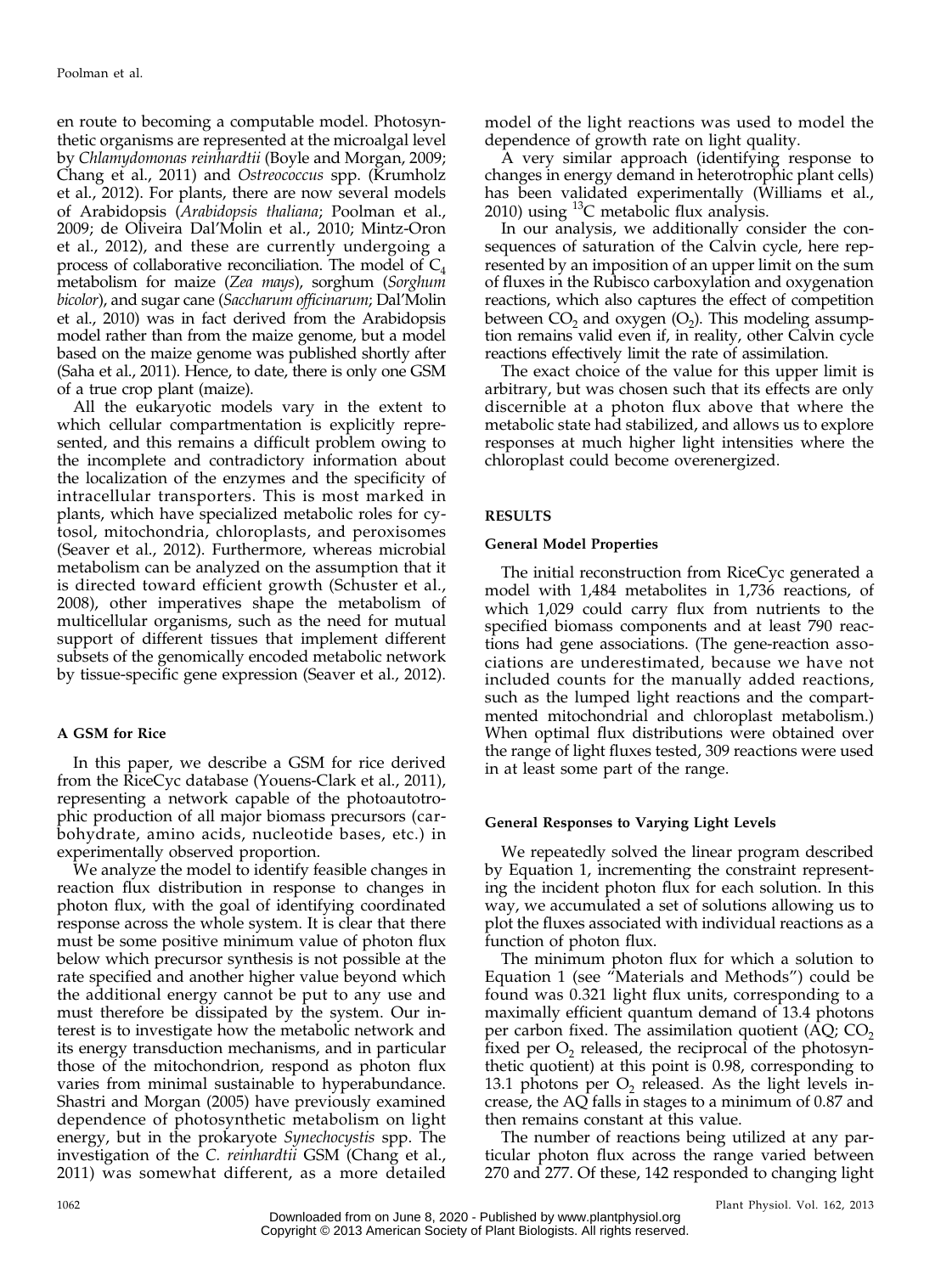flux, all but 10 of which carried flux over the entire range of light flux values. The remaining 167 remained constant, reflecting the constant ratios of biomass components.

Above the threshold of minimal light flux, the objective value increases, for all intents and purposes, linearly (data not shown). However, the responses of individual reactions are far more varied. Figure 1 shows the distribution of correlations of reaction fluxes with photon flux. The strong responders are obviously highly coupled to the light reactions and involve transmission of reductant to the rest of the cell. The weak and moderate responders represent buffering between the strong responders and the constant biomass production. An examination of the reactions showing changes reveals that this is associated with shifting patterns of interaction between chloroplast and mitochondrial metabolism, as described below.

## Specific Responses to Varying Light

The changing interactions between chloroplast and mitochondrial metabolism are shown in Figures 2 and 3. Across the range of photon fluxes scanned, five major metabolic patterns can be seen (Fig. 3, A–E), with transitions between them occurring at the points where the set of reactions in the optimal solution changes, as indicated by the vertical boundaries between the regions. In regions A and B (Fig. 3), ATP is generated by the mitochondria (shown by the flux in complex 5, the ATP synthase), falling away in region C (Fig. 3). The ATP synthesis is driven by carbon and reductant exported from the chloroplast; hence, there are corresponding changes in the chloroplast transport reactions. A corollary is that some of the photosynthetic  $O<sub>2</sub>$  is utilized by mitochondrial respiration, and conversely, the  $CO<sub>2</sub>$  evolved by respiration is refixed in the chloroplast. The small fluctuations in reaction rates near the A and B border (Fig. 3) are associated with shifts in in nitrogen metabolism, as described later.



## Mitochondrial Response

The changing flux distributions shown in Figures 2 and 3 correspond to various modes of operation of the mitochondrial metabolism presented in Figure 4.

In region A (Fig. 4), most flux is accounted for by generation of ATP through the operation of the electron transport chain (ETC), with reductant supplied primarily from the operation of a mitochondrial malate-oxaloacetate shunt, with only a small contribution from the partial oxidation of pyruvate. Overlaid on this is a much smaller flux generating 2-oxoglutarate (2-OG) from fumarate and pyruvate, and the tricarboxylic acid (TCA) cycle between 2-OG fumarate, including complex 2 (succinate dehydrogenase), is inactive. As region A is traversed, the flux patterns seen in region B gradually emerge (Fig. 4).

Throughout region B (Fig. 4), pyruvate is completely oxidized, and most flux is accounted for by the conventional operation of the citric acid cycle and the ETC, including complex 2, leading to an increased synthesis of ATP at a near-constant rate throughout and the maximum reoxidation of photosynthetic assimilate to  $CO<sub>2</sub>$ . In addition to this, there is a small uptake of fumarate and malate, which now accounts for the export of 2-OG at the same rate as in region A (Fig. 4). The malate-oxaloacetate shunt is inactive.

Region D (C is a transition between B and D; Fig. 4) represents an unchanging state in which most of the cell's energetic requirements are met externally to the mitochondria. The ETC again operates, but without complex 2 and with much lower flux than previously; ATP production is reduced to less than 1% of that in regions A and B (Fig. 4), and oxygen consumption is minimal. Reductant is generated by the reactions of the TCA cycle from fumarase to isocitrate dehydrogenase oxidizing fumarate, oxaloacetate, and pyruvate to generate 2-OG.

Region E (Fig. 4) represents minimum activity of the mitochondrion (also corresponding to the saturation of both the carboxylase and oxygenase reactions of Rubisco). Here, oxaloacetate and pyruvate are still

> Figure 1. Reaction flux correlation with photon flux. These are calculated as the absolute values (i.e. ignoring the distinction between correlated increases and decreases) of the pairwise (Pearson's) correlation coefficients of each of the 142 variable fluxes with the photon flux across the range of light values. The reactions that show no flux changes are excluded.

Plant Physiol. Vol. 162, 2013 1063

Downloaded from on June 8, 2020 - Published by [www.plantphysiol.org](http://www.plantphysiol.org) Copyright © 2013 American Society of Plant Biologists. All rights reserved.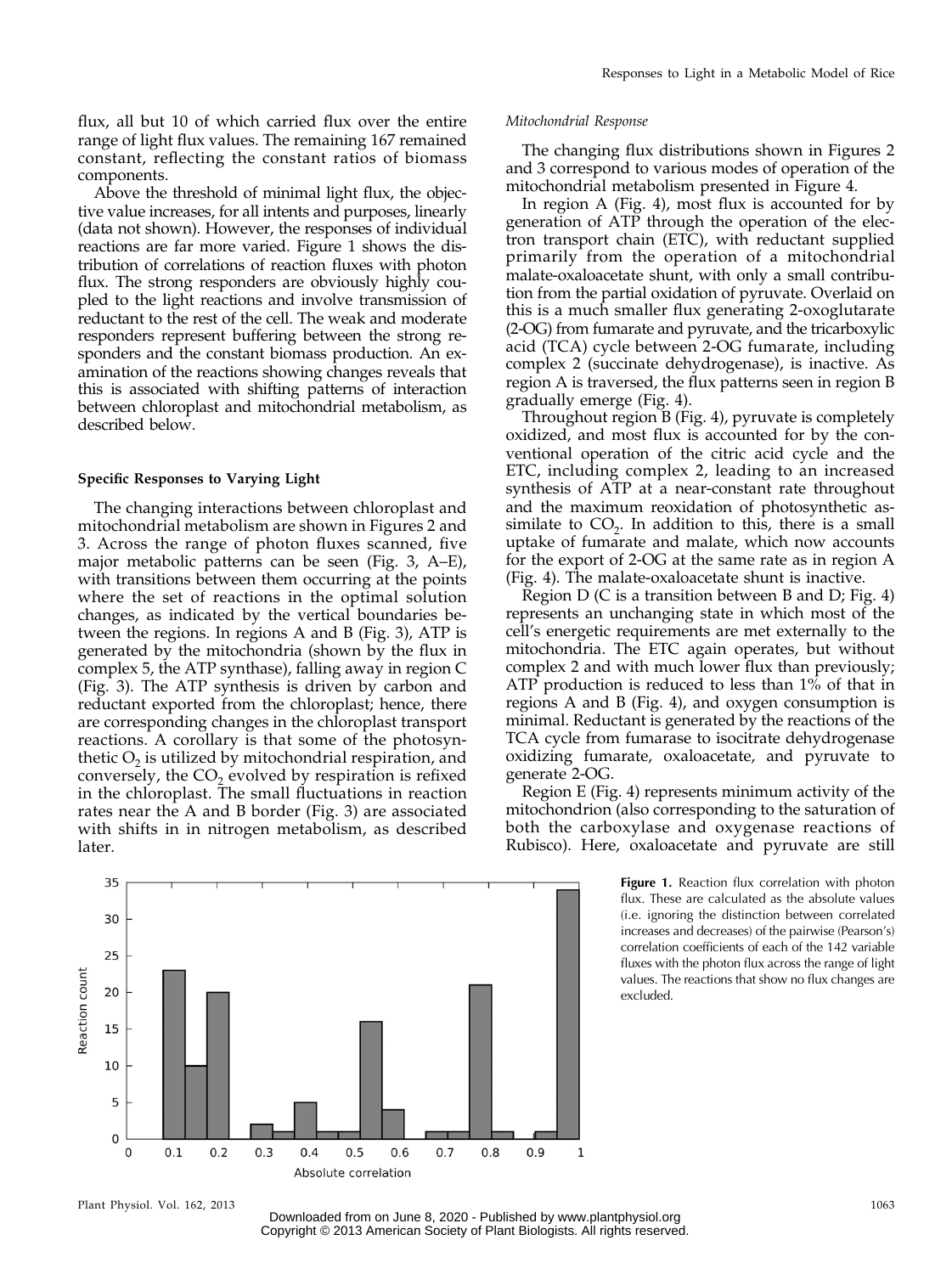

Figure 2. Responses of solutions in the chloroplast and mitochondrion to varying photon fluxes. Suffix \_tx indicates transport of the named metabolite, positive values represent import to the compartment, and negative values represent export. The abscissa is plotted as a logarithmic scale to enable the full set of responses to be easily seen; this causes the reaction responses to appear as curves, whereas they vary linearly with light intensity, showing abrupt changes in slope where the pattern of fluxes changes. The four major flux rearrangements are indicated by vertical lines dividing the flux patterns into five major regions labeled A to E. The transition between regions A and B is shown at higher magnification in Figure 3. PGA, phosphoglycerate; GAP, glyceraldehyde 3-P; PGly, phosphoglycolate; Mal, malate; MalDH, malate dehydrogenase; Pyr, pyruvate; OAA, oxaloacetate Cplx V, complex v.

being incompletely oxidized to generate 2-OG, with the resulting NADH being reoxidized via the operation of an incomplete ETC comprising complexes 1 and 5 with the addition of the operation of the alternative oxidase reaction. It is only in this region that the alternative oxidase reaction is active, and this leads to a further fall in mitochondrial ATP production.

## Chloroplast Response

In region A (Fig. 4), there is a glyceraldehyde 3-P exchange with 3-phosphoglycerate across the chloroplast membrane, resulting in the transfer of reducing power from the chloroplast to the cytosol, where oxaloacetate is reduced to malate that is taken up by the mitochondria. It is interesting to note that, although the chloroplast module contains a functioning malateoxaloacetate transporter, this redox shuttle mechanism was not utilized in any of the solutions described here. Although the model represented by Equation 1 remains soluble if a flux is explicitly set in these reactions, all subsequent solutions are then suboptimal. As the light intensity increases toward region B (Fig. 4), the import of 3-phosphoglycerate declines, as it is converted in the cytosol to the pyruvate that is taken up by the mitochondria. Also, the gross  $CO<sub>2</sub>$  fixation rate increases as more is recycled from rising mitochondrial oxidation of pyruvate.



Figure 3. Chloroplast and mitochondrial transport responses at low light levels. This shows a magnified view of the transition between the states A and B shown in Figure 2. At lowest light levels, there is a maximum import of 3-phosphoglycerate (3-PGA) into the chloroplast, corresponding with the maximum export of glyceraldehyde 3-P (GAP), acting as a shuttle to export reductant and ATP. At the same point, the mitochondrial malate-oxaloacetate (Mal-OAA) shuttle is maximally active, as demonstrated by the import of Mal, the activity of malate dehydrogenase (MalDH), and the export of OAA. Thus, in this region, there is a net transfer of reductant from the chloroplast to the cytosol. The two curves for  $CO<sub>2</sub>$  transport demonstrate the recycling from mitochondria to chloroplast.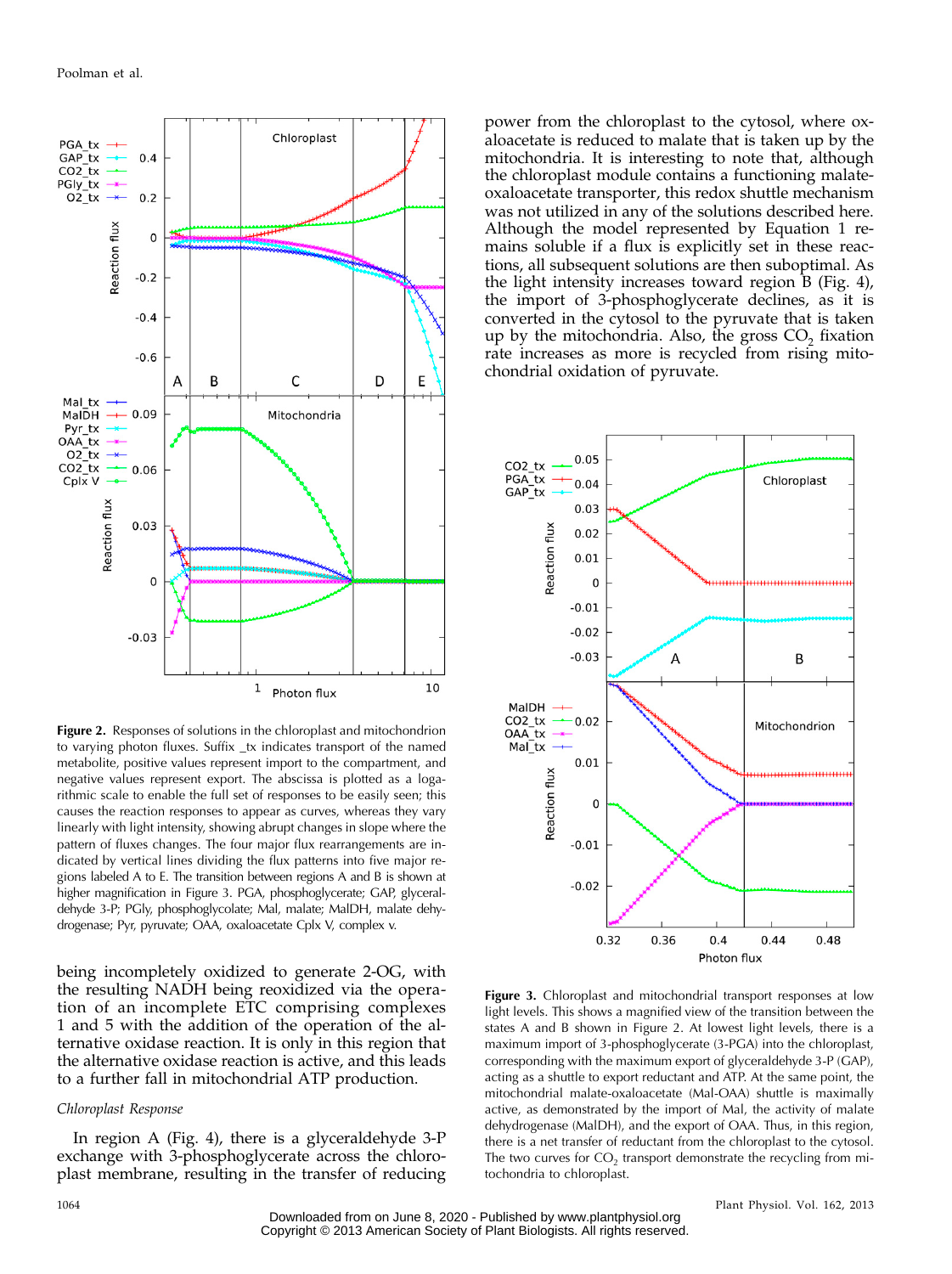

Figure 4. Flux distributions in the mitochondrial module at various photon fluxes. Results are shown for specific flux values in the labeled regions as follows: A, 0.3; B, 0.8; D, 4.0; and E, 8.0. State C (not shown) is intermediate between B and D. Flux figures are rounded to 1 significant figure for clarity. Reactions that are grayed out carry zero flux. In state B, all reactions are active, and this then describes the structure of the mitochondrial module. I, Complex 1; II, complex 2; III, complex 3; IV, complex 4; V, complex 5; r1, pyruvate dehydrogenase; r2, citrate synthase; r3, aconitase; r4, isocitrate dehydrogenase; r5, oxoglutarate dehydrogenase; r6, succinate thiokinase; r7, fumarase; r8, malate dehydrogenase; Cyt\_red, cytochrome reduced; Cyt\_ox, cytochrome oxidized; Q, ubiquinol; QH2, ubiquinone; OAA, oxaloacetate; Mal, malate; Fum, fumarate; Suc, succinate; SucCoA, succinyl CoA; IsoCit, isocitrate; Cit, citrate; H\_int, internal proton; H\_ext, external proton; AcAoA, acetyl-coA.

Throughout region B, the chloroplast metabolism, like that of the mitochondria, remains largely constant, until the transition to region C, where mitochondrial ATP production starts to decline in the face of the increasing production of ATP by the light reactions, evidenced by an increase in oxygen evolution from the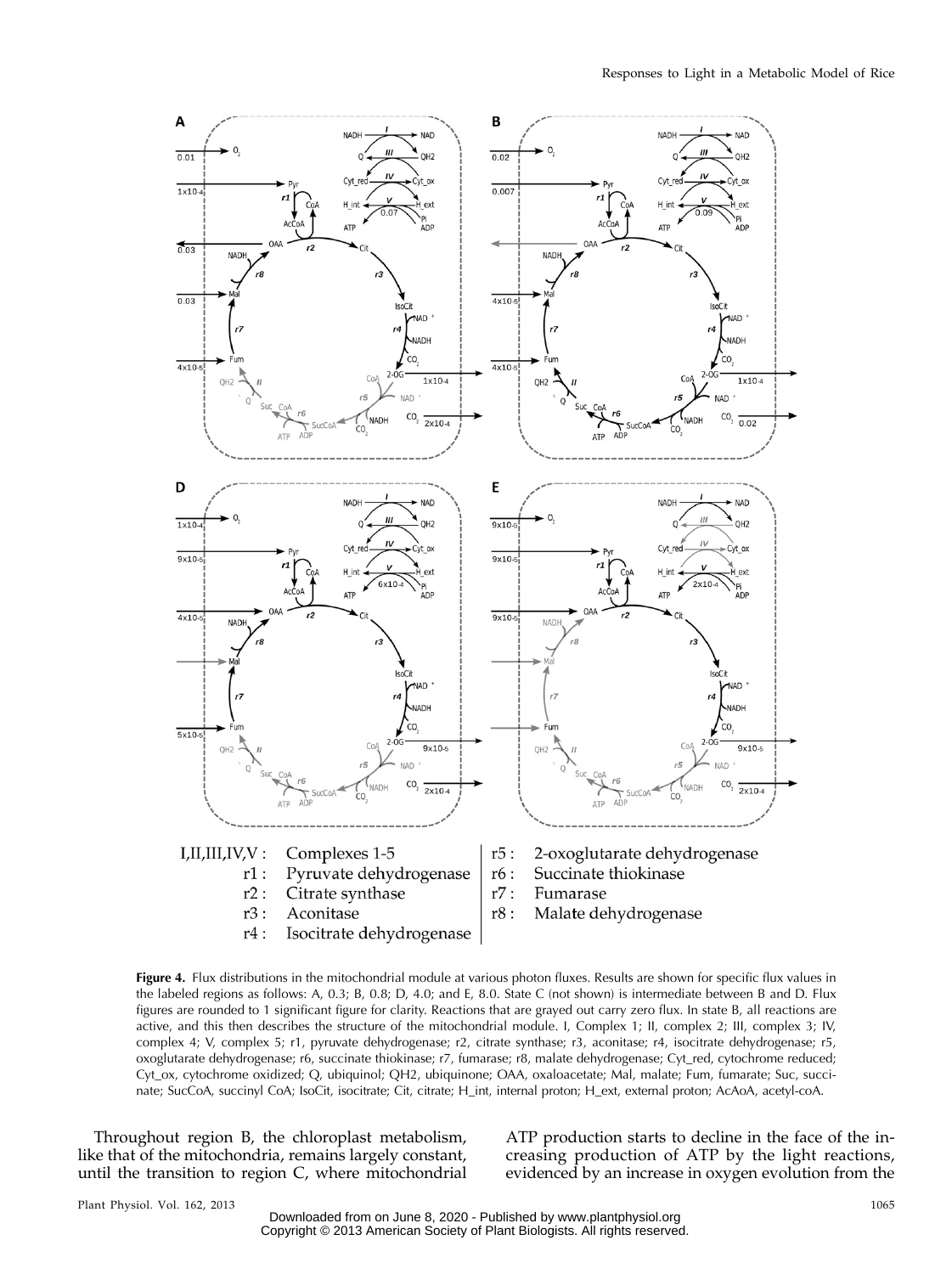light reactions (Fig. 4). The ATP is exported from the chloroplast to the cytosol by the restarting of the 3-phosphoglycerate/glyceraldehyde 3-P shuttle, generating ATP at the phosphoglycerate kinase reaction. The associated extra cytosolic-reducing potential is accounted for by reactions associated with photorespiration, which becomes active at this point with an increasing export of phosphoglycolate throughout region C (Fig. 4). The gross rate of  $CO<sub>2</sub>$  fixation increases, as that released by photorespiration more than replaces the declining mitochondrial production. Net evolution of  $O<sub>2</sub>$  from the chloroplast increases in spite of its utilization in the Rubisco oxygenase reaction, but this is balanced by increased consumption in the rest of the cell, as phosphoglycolate is recycled.

Across region D (Fig. 4), photorespiration continues to increase, accompanied by increasing exchange in the 3-phosphoglycerate/glyceraldehyde 3-P shuttle. The light reactions generate more  $O<sub>2</sub>$ , which is used in the photorespiration pathway. There is also an increased return of  $CO<sub>2</sub>$  to the chloroplast from photorespiration, with a further increase in the gross rate of assimilation.

In region E (Fig. 4), Rubisco has become saturated for both carboxylation and the oxygenase reaction. Continued increases in the light reactions result in a further increase in export of  $O<sub>2</sub>$  from the chloroplast to the cytosol, where it causes oxidation of ascorbate, and reductant is exported from the chloroplast to rereduce the dehydroascorbate. Substrate cycling by the simultaneous polymerization and hydrolysis of starch is one of the ways the excess chloroplastic ATP is dissipated.

## Nitrogen Uptake Response

In our model, we consider that the rice leaf metabolism can take both  $NH<sub>3</sub>$  and  $NO<sub>3</sub>$  as nitrogen sources. Figure 5 shows that there is a transition between  $NH<sub>3</sub>$ and  $NO<sub>3</sub>$  utilization that takes place within region A of Figure 2. At the very low intensity of light, the model favors NH<sub>3</sub> over NO<sub>3</sub>, but utilizes both, then the



utilization of  $NH<sub>3</sub>$  decreases and the  $NO<sub>3</sub>$  increases, and finally, at photon flux values above 0.4, only  $NO<sub>3</sub>$ is consumed. Because the use of  $NH<sub>3</sub>$  can save energy compared with  $NO<sub>3</sub>$ , plant leaves may favor the utilization of  $NH<sub>3</sub>$  at low light intensities to optimize the energy available for biosynthesis. The shift to  $NO<sub>3</sub>$ utilization is accompanied by a fall in AQ from 0.98 to 0.87, and at this point, the quantum demand is 16.6 photons per fixed carbon. This certainly reflects the generation of the additional reductant needed for the assimilation of  $NO<sub>3</sub>$ .

# **DISCUSSION**

#### General Model Properties

## Reaction Utilization

An effect of minimizing total flux in the network is to tend to also minimize the total number of reactions used, because if there are two alternative routes to convert metabolite A into metabolite C (A  $\rightarrow$  C and  $A \rightarrow B \rightarrow C$ ), the first option will always minimize total flux. This is not to say that the number of reactions found by this approach is the absolute minimum, but it does serve to place an upper limit upon that minimum.

The fact that only 309 of the 1,029 available reactions were utilized in the solutions found here is therefore unsurprising and comparable with our previous study of heterotrophic metabolism in Arabidopsis (Poolman et al., 2009), in which 232 out of 1,406 available reactions were used. In addition, the solutions refer to only one physiological state of the cell, and a different set of reactions would be used during nighttime metabolism. The number of reactions used here can be associated with a total of 568 unique genes, although this figure is certainly an underestimate, as mitochondrial and chloroplast reactions were not represented with BioCyc identifications.



Downloaded from on June 8, 2020 - Published by [www.plantphysiol.org](http://www.plantphysiol.org) Copyright © 2013 American Society of Plant Biologists. All rights reserved.

1066 Plant Physiol. Vol. 162, 2013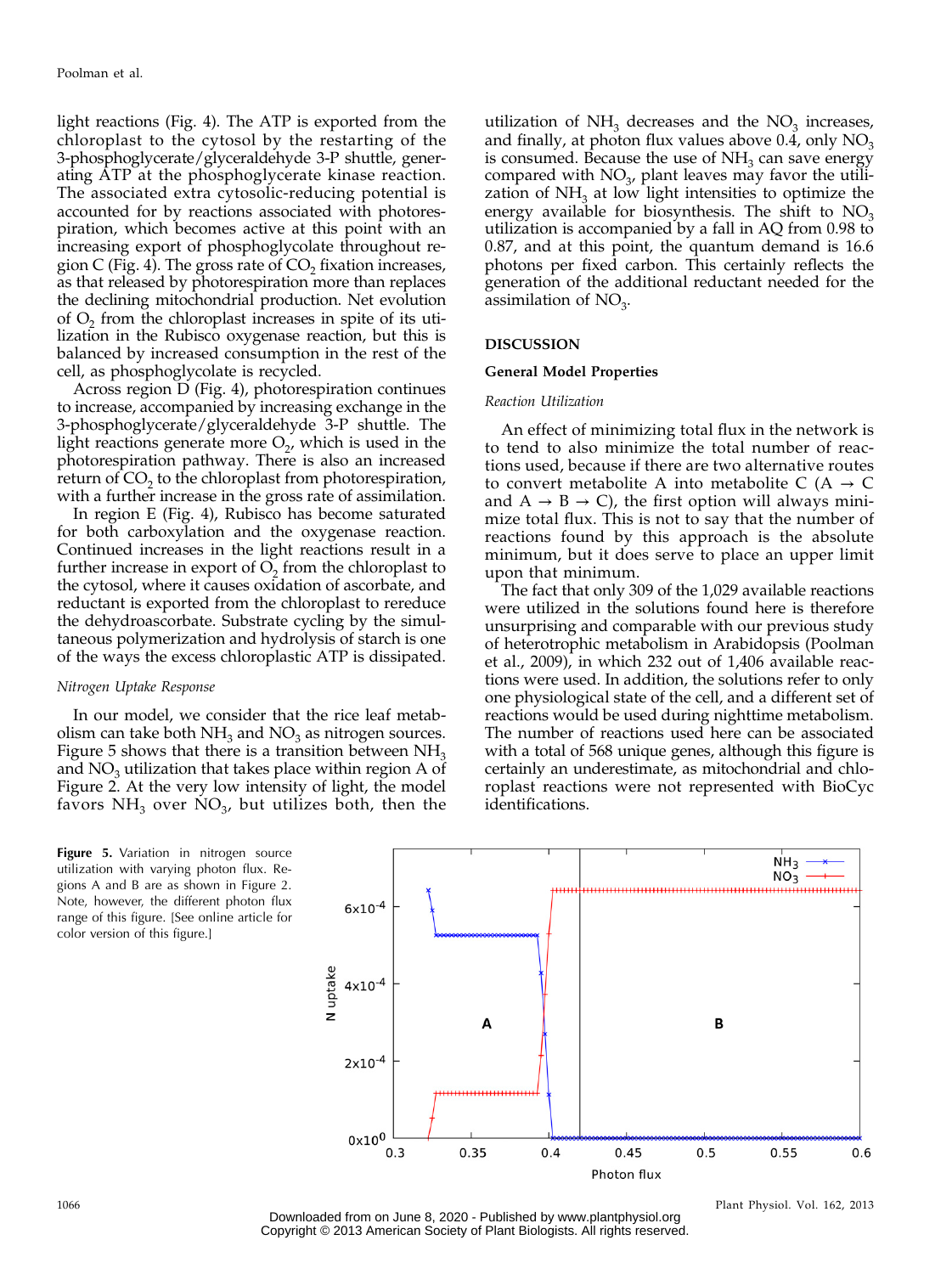## Comparison with Other Models

Our analysis is not readily comparable with that of previous plant GSMs (Poolman et al., 2009; de Oliveira Dal'Molin et al., 2010; Dal'Molin et al., 2010; Saha et al., 2011; Mintz-Oron et al., 2012), as they have not considered a detailed biochemical analysis of the responses to light intensity. For example, Saha et al. (2011) considered two fixed photosynthetic states of maize, dependent solely on noncyclic photophosphorylation and concentrated on intercellular interactions of  $C_4$  metabolism and the properties of mutants in biosynthetic pathways. Conceptually, our approach is closer to that of Shastri and Morgan (2005), but as their subject was the cyanobacterium Synechocystis spp., the lack of intracellular compartmentation and the different mode of life limit the meaningfulness of detailed comparison.

Boyle and Morgan (2009) reported results for three states of their C. reinhardtii model (autotrophic, heterotrophic, and mixotrophic) and carried out a light intensity scan for mixotrophic growth with acetate, but this differs in many details from plant metabolism. Chang et al. (2011) studied the response of C. reinhardtii to light in great detail, but in the biotechnological context of predicting the growth rate expected given the spectral characteristics of the light source.

In effect, the diversity of the studies to date indicates the wide range of potential applications for genomescale metabolic modeling and hints at the scope for further development.

# Utility of LP Constraint Scanning

The results presented here support our original contention that scanning constraints, as described in "Materials and Methods," does reveal potential correlated responses in a network, and such observations can be used to generate further hypotheses concerning the in vivo behavior of the system. This continues an approach adopted in the early studies of E. coli metabolism by FBA (Varma et al., 1993; Varma and Palsson, 1993) before the model was genome derived, where a series of different metabolic phases were identified by scanning the oxygen supply rate. Here, we have restricted ourselves to one dimension by fixing the biomass production rate, so that we essentially consider the ratio of light intensity to growth rate, which still gives us a challenging and rich behavior to analyze. In the future, we need to consider different phases in the space defined by variation in light, growth rate, starch deposition, and Suc accumulation.

It is particularly interesting that simply scanning the light intensity results in the Rubisco oxygenase reaction becoming active at superoptimal photon fluxes. This is, of course, a well-known phenomenon, but there are no explicit or implicit features in the model or its analysis that make this a forgone conclusion. The observation thus lends further credence to this approach for the analysis of genome-scale models.

# Comparison of Specific Responses to Light with Experimental Observations

#### Photorespiration

The fact that photorespiration is spontaneously activated at supraoptimal photon flux suggests that the inhibition of this pathway might not be wholly beneficial to the plant. Plants are always likely to be exposed to supraoptimal light and have to be able to dissipate excess energy to prevent damage and overreduction of the chloroplast. There are several mechanisms that contribute to this, and our results support the view that photorespiration is among these (Padmasree et al., 2002). It increases the net supply of  $CO<sub>2</sub>$  to the chloroplast and absorbs the extra  $O<sub>2</sub>$ , as the changes in their fluxes (Fig. 2, C and D) occur with no net impact on the  $CO<sub>2</sub>$  and  $O<sub>2</sub>$  fluxes for the whole cell, as is further discussed in the next subsection. The substantial export of glyceraldehyde 3-P and the import of 3-phosphoglycerate in regions C, D, and E (Fig. 2) show how reductant and ATP are moved out of the overenergized chloroplast. The importance of mitochondrial metabolism in the light for maximization of photosynthetic performance has been noted by a number of authors (Padmasree et al., 2002) and is apparent in our model as described further below, but we have underrepresented its contribution to photorespiration, because this version of the model is not fully compartmented and does not assign Gly oxidation to the mitochondrion.

# Quantum Demand and Photosynthetic Yield

The relationships between light absorbed,  $CO<sub>2</sub>$  fixed, and  $O<sub>2</sub>$  evolved are at the center of agronomic and ecological assessments of the roles of photosynthetic organisms, but they are difficult to measure experimentally, and the theoretical limiting values are likewise hard to calculate from first principles. Both approaches share some common problems: photosynthesis is potentially simultaneously supporting export and storage of assimilate, growth, and cell maintenance. At the same time, photorespiration and mitochondrial respiration can be taking place with their own stoichiometries for  $CO<sub>2</sub>$  and  $O<sub>2</sub>$ . Furthermore, the instantaneous and long-term, and leaf and whole plant values are of interest. While metabolic modeling does not resolve the issue of the relative mix of the different processes, it does allow rapid calculation for different well-controlled scenarios, such as different proportions of biomass and exported assimilate. Our calculations are for an average cell in an expanding leaf that is not yet a major exporter of assimilate, so have more in common with algal cultures than mature leaf or whole plant measurements.

Previous calculations of the minimum quantum demand for photosynthetic assimilation (Raven, 1982; Pirt, 1986) have used older stoichiometries for cyclic and noncyclic photophosphorylation and have accounted for fixing  $CO<sub>2</sub>$  and nitrate or ammonia to biomass on the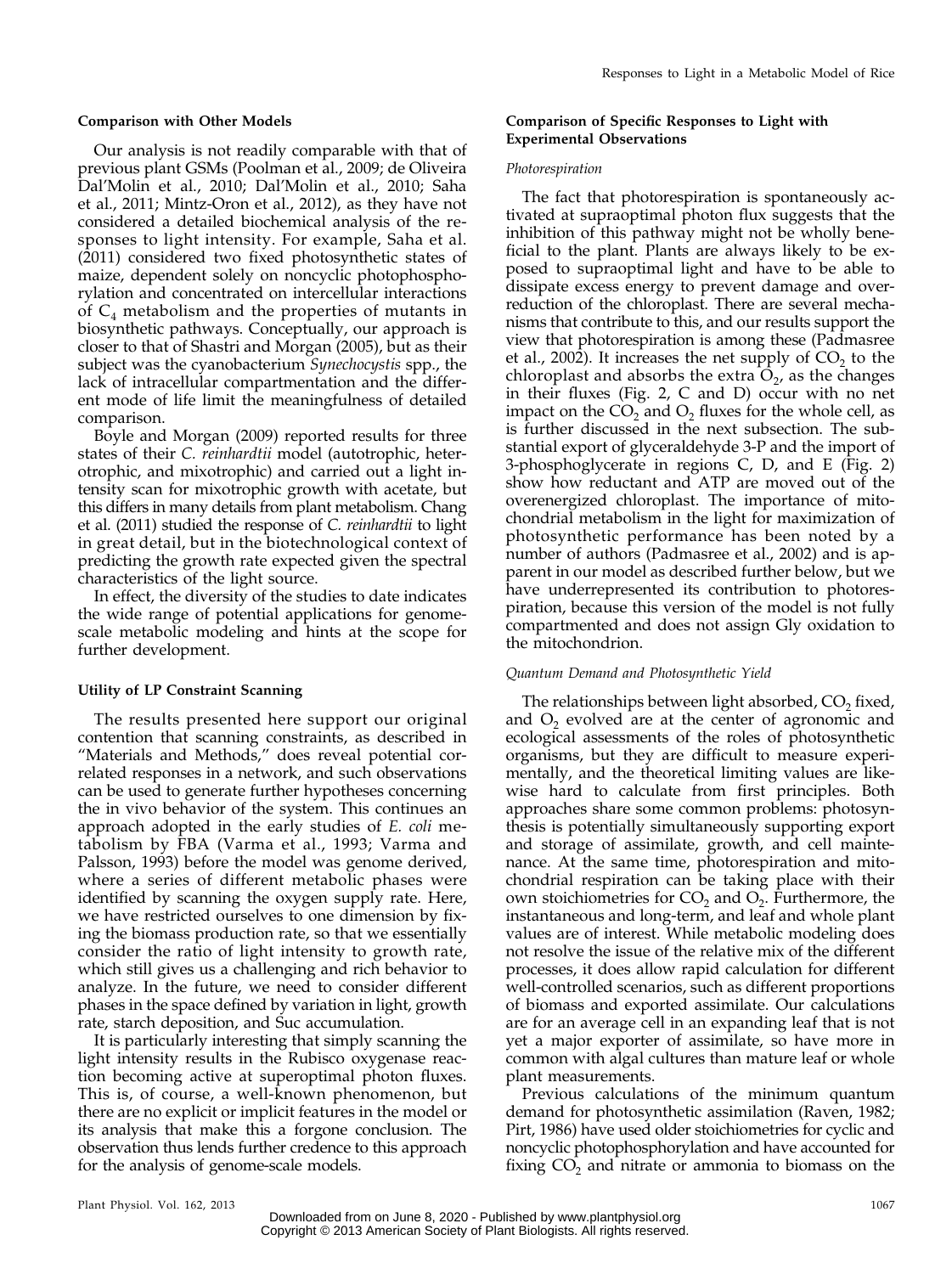basis of pathway-based calculations of the corresponding ATP and NADPH demands for making the basic constituents. From the lowest light level at which biomass can be produced in Figure 2, where ammonia is being used as the nitrogen source and photorespiration is not active, we compute a quantum demand of 13.4 mol mol–<sup>1</sup> (of absorbed photons) with our assumed maintenance requirement. The point at which nitrate becomes the nitrogen source for biomass in Figure 5 corresponds to a higher quantum demand of 16.6 mol mol–<sup>1</sup> . Raven (1982)'s pathway-based calculations of algal quantum demand led to an estimate of 14.1, after correction by Pirt (1986), excluding maintenance and polymerization costs, while Pirt (1986) computed a lower value of 7.6 on  $NO_3$ , or 6.4 on  $NH_3$ . Pirt (1986) reviewed measurements on algae and concluded that the minimal quantum demand (corrected for maintenance) was likely less than 8.0. Hence, our networkbased calculations are essentially similar. The quantum demand reported for the GSM of the cyanobacterium Synechocystis spp. was 13.9 to 14.7 using nitrate as the nitrogen source (Nogales et al., 2012). Experimental measurements on mature (i.e. nongrowing) leaves of  $C_3$ plants reviewed by Skillman (2008) gave an average value of 19.2 mol  $\text{mol}^{-1}$ , presumably with maintenance included, under ambient atmospheric conditions. In measurements where photorespiration was suppressed, the median measurement fell to 10.4, but with a wide variation depending on the methodology.

The simplistic view of photosynthesis is that the AQ is 1, i.e. one  $CO<sub>2</sub>$  fixed per  $O<sub>2</sub>$  released, and this figure is often assumed in calculations of photosynthetic performance. As pointed out by several authors over many decades (Raven, 1982), this is naive and oversimplified, because the elemental composition of the majority of biomass components requires that more  $O<sub>2</sub>$ must be released than  $CO<sub>2</sub>$  fixed to balance the stoichiometric equations for their formation. For example, Raven (1982) computed an AQ of 0.71 for algal growth with  $NO<sub>3</sub>$  as nitrogen source and 0.89 with  $NH<sub>3</sub>$ . Our corresponding values for rice leaf biomass are 0.87 and 0.98, respectively, reflecting the substantial proportion of cellulose. It is often assumed that mitochondrial respiration and photorespiration will have significant effects on the value of AQ (Skillman, 2008), but though it may seem surprising, even at the highest light levels in our model, neither changes in mitochondrial respiration nor photorespiration have any effect on AQ. We are conducting a more detailed examination of the reasons for this.

A number of experimental studies (Searles and Bloom, 2003; Cousins and Bloom, 2004; Rachmilevitch et al., 2004) showed that the AQ was about 0.1 higher for growth on  $NH<sub>3</sub>$  compared with  $NO<sub>3</sub>$  in ambient atmospheric conditions for wheat, maize, tomato (Solanum lycopersicum), and Arabidopsis, in agreement with our calculation for rice. However, the lower AQ for  $NO<sub>3</sub>$  was not seen under conditions where photorespiration was suppressed, such as elevated  $CO<sub>2</sub>$  or reduced  $O_2$ , and  $NO_3$  assimilation was reduced. This led to the suggestion (Rachmilevitch et al., 2004) that  $NO<sub>3</sub>$  assimilation depended on photorespiration. This is not supported by our model, which exhibits unchanged nitrogen uptake characteristics from those shown in Figure 5 when the Rubisco oxygenase reaction is blocked. This implies that such experimental observations do not reflect a stoichiometric coupling but a kinetic or regulatory interaction.

# Mitochondria and Chloroplasts

The involvement of mitochondrial reactions in the solutions across the photon flux range (Fig. 2, A–E) is support for the accumulated evidence that mitochondrial respiration has a role in optimizing photosynthetic performance (Padmasree et al., 2002). A number of the aspects of plant mitochondrial metabolism in the light described in their paper are evident in our results:

(1) Oxidation of pyruvate and malate during photosynthesis (Fig. 4), prevention of overreduction of the chloroplast, and support of maximal photosynthesis. At lower light levels (Fig. 4, A–C), the oxidation of pyruvate and malate is associated with the generation of ATP to support cytosolic metabolism. For an electron pair moved between water and NADPH, mitochondria can generate more ATP and are therefore more effective at rebalancing reductant and ATP requirements than chloroplasts. The mitochondrial ETC is active at all light levels, and the reductant being used is derived from the chloroplast light reactions. At high light levels, the model shows a shift to use of the alternative oxidase. (The flux in complex 4 in region E goes to zero [Fig. 4], so that disposal of reductant is not linked to generation of ATP, which is now provided in excess by the chloroplast.) This is consistent with the experimental evidence that the alternative oxidase is necessary to protect against the harmful effects of excess light (Bartoli et al., 2005)

(2) Export of 2-OG derived from pyruvate and  $C_4$ precursors to support nitrogen metabolism and amino acid synthesis. This activity continues at all light levels in our scan, though this invariance is because we have modeled a constant biomass production. There is some experimental evidence for export of citrate and its conversion to 2-OG by the parallel cytosolic reactions (Plaxton and Podestá, 2006), which we do not see in our solutions.

(3) Operation of an incomplete TCA cycle. Succinate dehydrogenase (complex 2), and hence the complete TCA cycle, is only active at the lower light levels in Figure 2, A to C, becoming active through region A and reaching its maximum level in region B before declining in C, whereas the other electron transport complexes and ATP synthesis continue at a low level in regions D and E. As a result, the responses to light intensity of the three neighboring enzymes succinate dehydrogenase, fumarase, and malate dehydrogenase are all different, as emphasized in Figure 4. This ability of the TCA cycle reactions in plants to reconfigure to fulfill different needs has also been pointed out by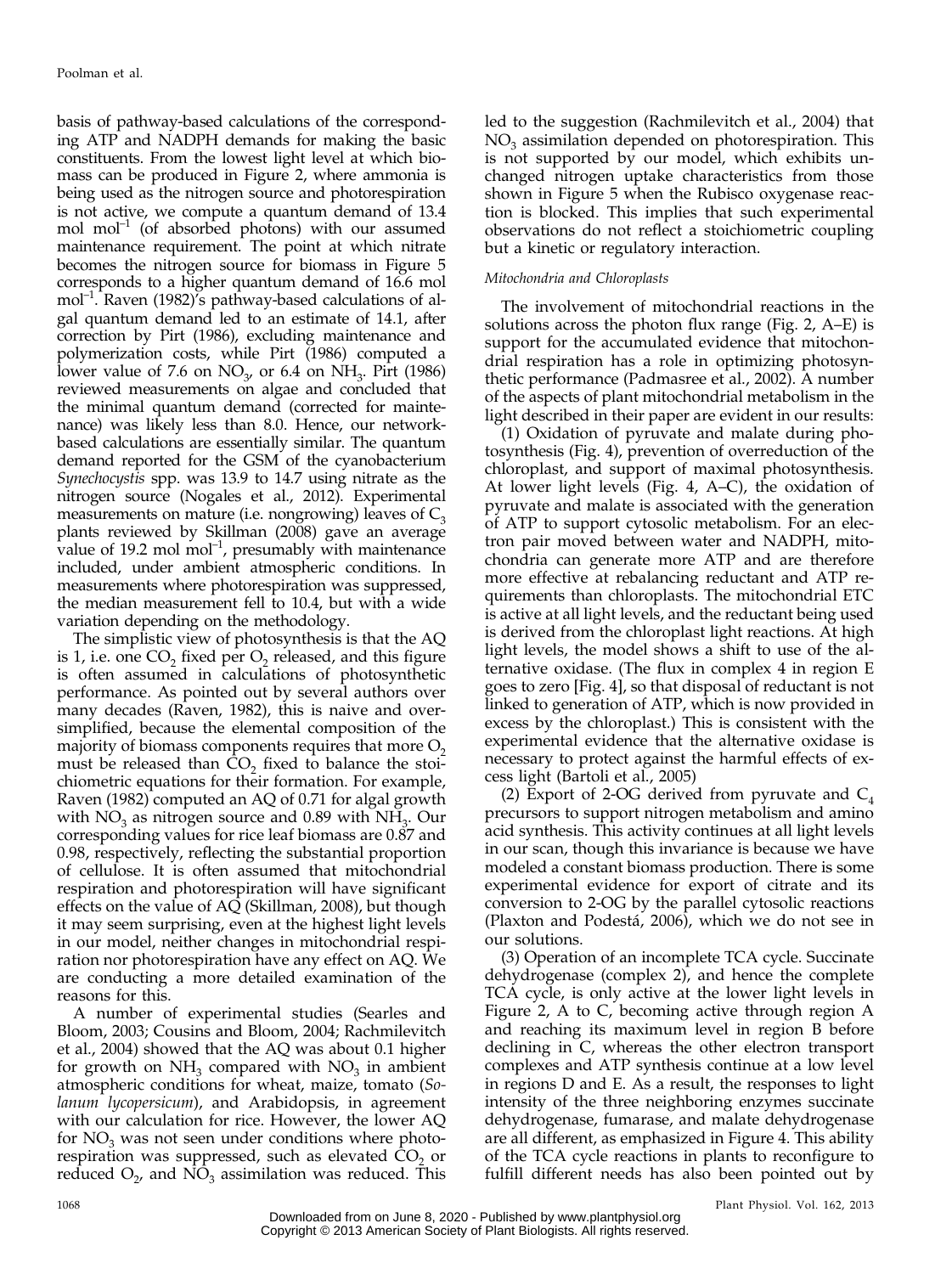other authors (Sweetlove et al., 2010), and some of the flux patterns shown in that paper can be seen in Figure 4. Also, the phenotypes of transgenic plants with reduced activities of succinate dehydrogenase and fumarase are different; tomato plants with fumarase reduced sufficiently to inhibit mitochondrial respiration have a reduced rate of photosynthesis and growth (Nunes-Nesi et al., 2007), while the opposite is the case for tomato and Arabidopsis with reduced succinate dehydrogenase (Araújo et al., 2011; Fuentes et al., 2011). In both cases, the primary mechanism of the effect is reported to be through effects on stomatal conductance, possibly caused by metabolite signaling to the guard cells, rather than an effect on photosynthetic capacity. However, even if signaling is the dominant mechanism, the usefulness of fumarate and malate levels as signals could well be related to the reconfiguration of fluxes in this part of the TCA cycle at different light levels. Though succinate dehydrogenase is active in our optimal solutions obtained in light level regions A to C (Fig. 2), it is not essential for biomass generation by photosynthesis, because solutions, albeit suboptimal, are obtained when its activity is deleted from the model.

(4) Light inhibition of pyruvate dehydrogenase. Although this enzyme is present in solutions throughout the light range, its activity is at its maximum at the lower light levels of region B (Fig. 2) and then falls away to the much lower level needed for synthesis of 2-OG. It carries the same flux as the pyruvate transporter Pyr\_tx.

It is, perhaps, surprising that the model can capture such a range of realistic behavior of plant metabolism without having included any explicit regulatory mechanisms or enzyme kinetics. Pyruvate dehydrogenase offers an interesting illustration, as it is known to be inactivated by light (Padmasree et al., 2002). The assumption that metabolism will be optimal, combined with the stoichiometric constraints, leads to the conclusion that its activity should fall at high light levels, which implies the existence of a mechanism to achieve this without its having been specified in the model.

The results also show that the metabolic interactions between the plant organelles in the light are not fixed but shift according to the conditions. For this reason, we cannot expect to capture all the behavior shown by a  $C_3$  plant in experiments, as we have so far only considered a leaf growing at a fixed rate with an adequate supply of  $CO<sub>2</sub>$  and not yet exporting nutrients to the rest of the plant. Because a mature leaf can produce variable proportions of starch, Suc, and amino acids and operate at different levels of  $CO<sub>2</sub>$  and light, we expect the model to reveal more potential for plasticity as we interrogate it in more detail.

There are aspects where we do not yet replicate some experimental observations reviewed in Padmasree et al. (2002). One comes from the representation of photorespiration. The model does not yet fully represent the compartmentation of the reactions involved nor that the NADH generated by Gly decarboxylase is preferentially

oxidized by mitochondrial pathways that do not generate ATP (Igamberdiev et al., 1997). Hence, we do not show the total  $O_2$  consumption and  $CO_2$  production of the mitochondria at high light levels nor the associated interchange of amino groups between mitochondria and chloroplasts.

# Nitrogen Assimilation

The model showed a transition between the use of  $NH<sub>3</sub>$  and  $NO<sub>3</sub>$  as light intensity increased from the lowest level able to support biomass formation. For our simulation, we assumed a fixed biomass generation rate and varied the light flux; hence, the result more generally shows the tradeoffs between nitrogen source, growth rate, and photosynthetic rate. Because the photon demand is smaller for growth on  $NH_{3}$ , wherever light intensity is limiting, faster growth will be possible using  $NH<sub>3</sub>$  than  $NO<sub>3</sub>$ . At higher light intensities, the use of  $NO<sub>3</sub>$  provides a sink for reductant generated by the excess photons. This illustrates the utility to the plant of having access to both nitrogen sources.

# **CONCLUSION**

Overall, having added very few kinetic constraints to our stoichiometric model (saturation of Rubisco, or the dark reactions of the Calvin cycle, and the limitation that cyclic photophosphorylation rate cannot exceed the noncyclic rate), we find that realistic physiological behavior emerges. This suggests that important aspects of plant photosynthetic metabolism are determined by stoichiometric imperatives and that the specific kinetic and regulatory features are a way to satisfy these constraints and achieve a steady state. In turn, this implies that metabolism can only be fully understood at the whole network level, not as a mosaic of separate pathways.

# MATERIALS AND METHODS

#### Model Construction and Curation

#### Construction: General

The model was built using the same approach as for our previous model of Arabidopsis (Arabidopsis thaliana; Poolman et al., 2009). An initial reaction set was generated from a publically available database. This set was curated and combined with a set of smaller submodels (modules) defining various functionality not present in the set obtained from the database (described below).

The initial reaction set was extracted from the RiceCyc database (http:// [www.gramene.org/pathway/ricecyc.html](http://www.gramene.org/pathway/ricecyc.html); Youens-Clark et al., 2011) derived from International Rice Genome Sequencing Project's annotation of the rice (Oryza sativa japonica 'Nipponbare') genome sequence. This database is available as part of the BioCyc collection (Karp et al., 2005).

The BioCyc format is particularly useful for metabolic reconstructions, as it clearly defines the hierarchical relationships between genes  $\leftrightarrow$  proteins  $\leftrightarrow$ enzymes  $\leftrightarrow$  reactions  $\leftrightarrow$  metabolites and, where the database is under active curation by domain experts, these relationships get updated rather than being frozen as ancillary data in the metabolic model.

The ScrumPy software package used here allows models to be defined in a modular manner such that logically separate groups of reactions are placed in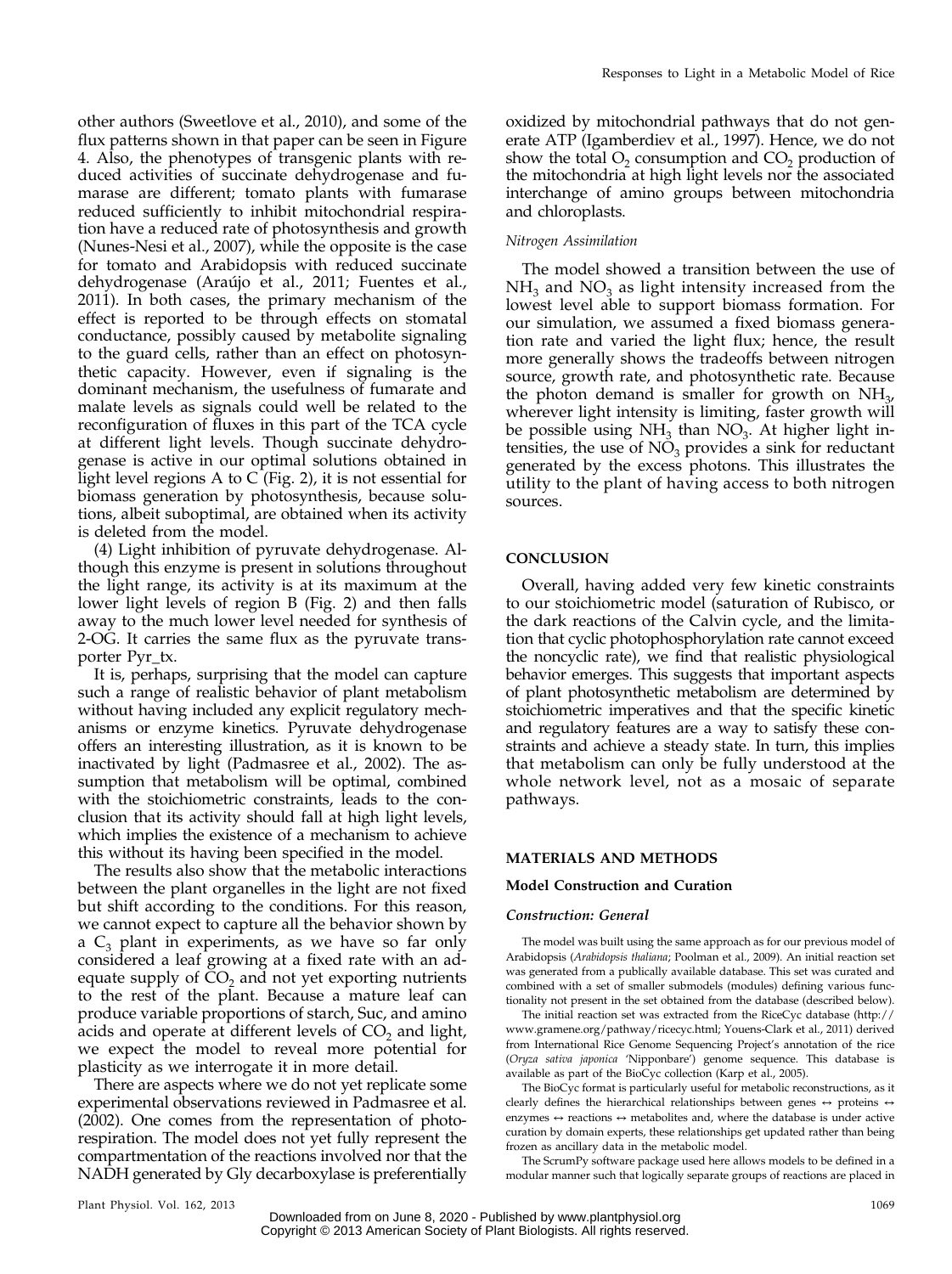separate files. This greatly facilitates data management and curation in situations where reactions defined in a database are combined with those from other sources.

In addition to the module defined by the reactions obtained from RiceCyc, two important extra modules were those defining the chloroplast and mitochondrial compartments. Other modules were included for convenience and are more completely described in [Supplemental Data S1.](http://www.plantphysiol.org/cgi/content/full/pp.113.216762/DC1)

#### The Chloroplast Module

The chloroplast module comprises the light reactions, Calvin cycle, the Rubisco oxygenase reaction (other reactions of photorespiration were treated as cytosolic, as there is no explicit peroxisome compartment in this version of the model), starch metabolism, and reactions (that in the cytosol would be described as glycolytic) from phosphoglycerate to pyruvate and malate dehydrogenase. Full details are given in [Supplemental Data S1 and S2.](http://www.plantphysiol.org/cgi/content/full/pp.113.216762/DC1)

The light reactions were represented as two lumped reactions, one for cyclic and one for noncyclic photophosphorylation. The stoichiometries were determined from the elementary modes analysis of a detailed model of the light reactions constructed on the basis of stoichiometries of the underlying molecular processes (Allen, 2003). The equations used for cyclic and noncyclic photophosphorylation were, respectively,

$$
7 \nu + 3 \text{ ADP} + 3 \text{ P}_i \rightarrow 3 \text{ ATP}
$$

and

$$
28\nu + 9ADP + 7NADP + 9P_i + 9H_2O \rightarrow
$$

$$
7\,\mathrm{O} + 7\,\mathrm{H}^+ + 7\,\mathrm{NADPH} + 9\,\mathrm{ATP}
$$

In steady-state photosynthesis, noncyclic and cyclic photophosphorylation are the major contributors in rice leaves (Makino et al., 2002). Though the water-water cycle (also known as the Mehler peroxidase reaction) can supply extra ATP needed in plant leaf metabolism, its maximum contribution is reported to be less than 5% of the linear electron flow in  $C_3$  leaves (Ruuska et al., 2000; Kramer and Evans, 2011). In addition, it is mainly functional during photosynthetic induction of rice leaves and not steady state, so these reactions were not included.

Consideration was also given to the potential impact of a plastid terminal oxidase reaction (Carol et al., 1999; Josse et al., 2000; Sun and Wen, 2011), which acts to oxidize plastoquinol to plastoquinone and has thus been proposed to act as a safety valve under stress conditions.

When incorporated in the light reaction model, one new elementary mode was found, but the net stoichiometry was identical to that of the cyclic photophosphorylation mode above. Therefore, under the conditions investigated here, although plastid terminal oxidase reaction may carry flux, this will not impact the behavior of the rest of the model.

The model used to generate these elementary modes is provided in [Supplemental Data S4.](http://www.plantphysiol.org/cgi/content/full/pp.113.216762/DC1)

#### The Mitochondrial Module

The mitochondrial module was that used and described by Poolman et al. (2009) and comprises the TCA cycle, ETC, and oxidative phosphorylation (see also [Supplemental Data S3](http://www.plantphysiol.org/cgi/content/full/pp.113.216762/DC1) and Fig. 4B).

## Curation

For the results generated by a model to be of use, it is essential that a number of criteria are met; failure so to do would generate results implying violation of mass and/or energy conservation.

The first step in ensuring mass conservation is simply to determine the atomic balance of individual reactions. This check is readily achieved, as BioCyc databases contain the empirical formulae of most metabolites. Attention must then be turned to those for which no empirical formula is available. The most common of these are polymers, and reactions involved with these must be treated with some caution if serious errors are to be avoided (Poolman et al., 2006). The problem arises when different reactions utilize different numbers of monomeric subunits; for example, starch synthase catalyzes the addition of a single Glc subunit to starch, but amylase removes two. The two reactions together would thus allow the generation of two Glc molecules from one. The issue can be easily resolved by defining the smallest monomeric subunit and rescaling stoichiometric coefficients to reflect this. Thus, the problem in the previous example may be resolved by considering Glc as the smallest

monomeric subunit of starch and defining the amylase reaction to produce one-half molecule of maltose.

Energy and redox conservation may be readily checked using the linear program described in Equation 1 below. All inputs and outputs are set to zero and a demand for energy imposed in the form of flux in, for example, a generic ATPase reaction. If a solution exists, then it will contain at least one reaction with incorrectly defined direction or reversibility. Happily, it is our experience that such solutions contain only a small number of reactions that may be conveniently checked against online databases or other sources.

Another potential problem related to reaction irreversibility is that of inconsistent subsets. In brief, an enzyme (or reaction) subset is a set of (possibly not contiguous) reactions that carry steady-state flux in a fixed ratio, a simple linear pathway being a trivial example (Pfeiffer et al., 1999). If two or more reactions in a subset have been defined as irreversible in opposing directions, then no steady-state flux is possible in the reactions comprising the subset. Subsets are identified from analysis of the null space of the system, a subject beyond the scope of this paper, but see Fell et al. (2010) for further details. When inconsistent subsets are identified, a judgment must be made as to the correct directionality of the irreversibility of the reactions within it.

A final check was to verify the stoichiometric consistency of the network with respect to carbon, nitrogen, phosphorus, and sulfur, as described by Gevorgyan et al. (2008).

#### Biomass Composition

The model described here corresponds to a mesophyll cell in an expanding leaf, i.e. one that is producing cell components for a growing leaf, but not yet exporting material via the phloem to the rest of the plant. The relative proportions of the leaf components were taken from data by Juliano (1986), except for the nucleic acid content and composition, which were estimated from the results of Kwon and Soh (1985). The other biomass components were amino acids for protein plus  $\beta$ -Ala; nucleoside and deoxynucleoside monophosphates for DNA and RNA; polymerized Glc for starch and cellulose; coniferyl, coumaryl, and sinapyl alcohols for lignin; linoleic acid for lipid and Glc; and Suc for soluble metabolites.

Biomass components were assigned an individual transporter, whose flux can be set independently, providing a more convenient mechanism to investigate variations in biomass composition than defining a single biomass reaction consuming all components, which has the disadvantage of making compositional variables into parameters as stoichiometric coefficients. The rates are represented as moles per arbitrary time unit and are given in the model files in [Supplemental Data S1](http://www.plantphysiol.org/cgi/content/full/pp.113.216762/DC1).

An ATP hydrolysis reaction was included to represent the energy costs of polymerization, turnover, and cellular maintenance. In our previous application of genome-scale modeling to Arabidopsis root cells in culture (Poolman et al., 2009), we determined a value of 7.1 mmol  $\text{g}^{-1}$  dry weight $^{-1}$  h $^{-1}$ , which is in the range of experimental values reported for both bacteria and algae. This corresponded to approximately one-half the substrate input being used to meet this energy requirement, though this is probably higher than for a plant cell in its natural surroundings. Accordingly, we set the generic ATPase reaction at 0.1 light flux units, which implies a photon demand of 0.1 to 0.2 light flux units depending on the routes used to generate the ATP.

#### Model Analysis

Apart from the determination of inconsistent subsets and stoichiometric consistency, a linear programming approach was taken for the major part of the analysis. This was defined as:

minimize : 
$$
v
$$
  
\nsubject to 
$$
\begin{cases}\nN_v = 0 \\
v_{i,j} = t \\
v_{\text{ATPase}} = \text{ATPase} \\
v_v = v\n\end{cases}
$$
\n(1)

Thus, we minimize total flux, subject to a number of constraints:  $N_v = 0$  defines steady state,  $v_{i,i} = t$  defines the constraints imposed by the requirement for individual biomass components (inputs of  $CO<sub>2</sub>$  and inorganic nutrients along with the  $O_2$  output flux were left unconstrained),  $v_{ATPase}$  = ATPase defines the energy demand for polymerization and cell maintenance, and  $v_y = v$  is the photon flux into the system.

A number of variants of this were used in the curation phase; for example, setting  $v_{i,i}$  and  $\nu$  to zero while setting ATPase to an arbitrary positive value was used to check energetic consistency as described above.

1070 Plant Physiol. Vol. 162, 2013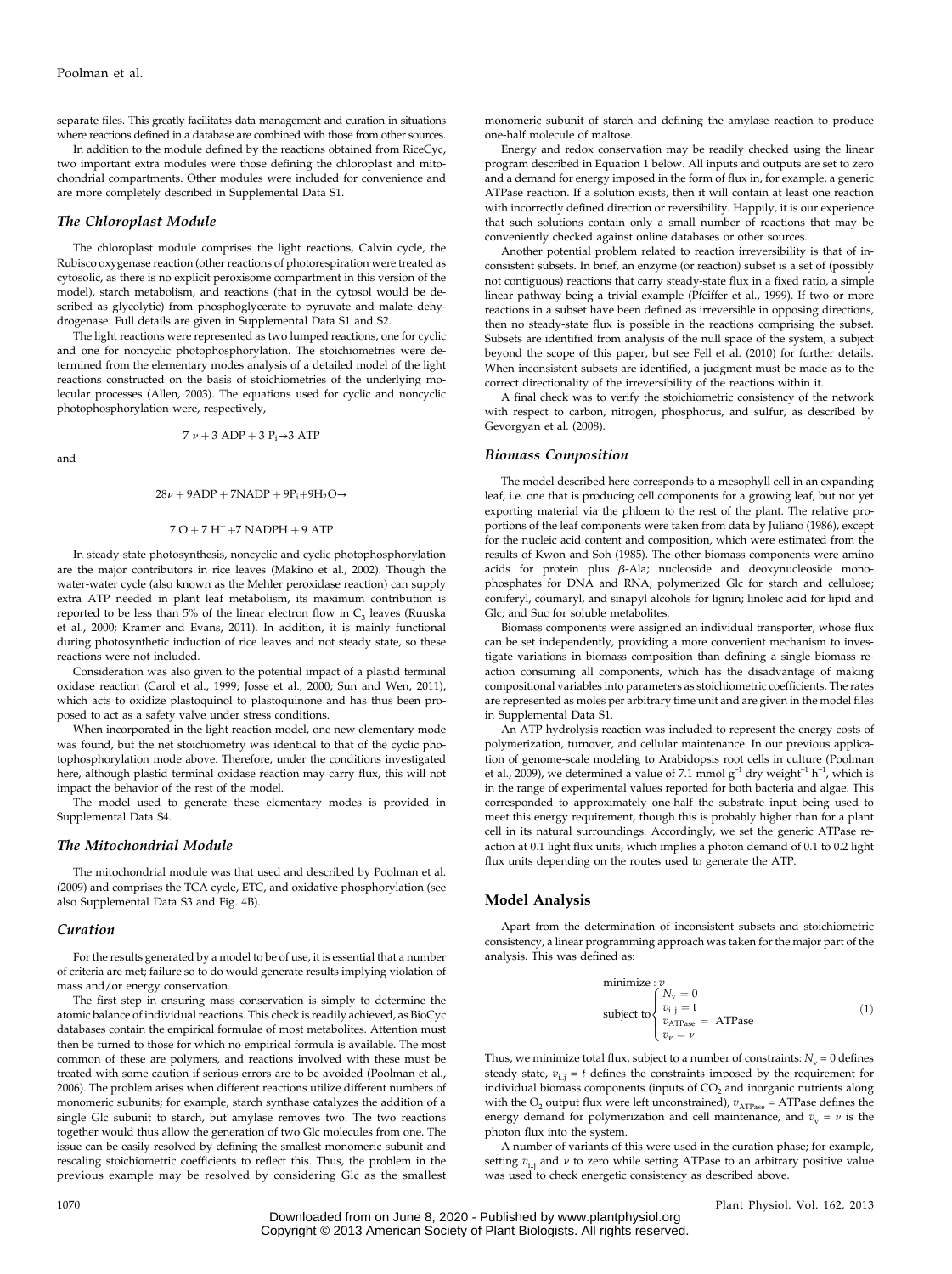## Light Scanning

As light intensity varies more rapidly (diurnal and transient) and over a much greater magnitude than the availability of  $\mathrm{CO}_2$  or mineral nutrients, this is the natural place in which to start our response analysis. Hence, for this study, we have analyzed the responses of the solution of Equation 1 to variation in  $\nu$ . The range investigated was from zero (where obviously no solution is found) up to the point beyond which all flux responses remain linear. The minimum flux below which no solution is possible was identified from a simple bisection search.

Two additional constraints were imposed for this aspect of the study: cyclic photophosphorylation could not exceed noncyclic and an arbitrary limit set on the sum of the Rubisco carboxylase and oxygenase reactions to implement the limit on Calvin cycle flux as mentioned previously. To check the effect of the limitation on cyclic photophosphorylation, we repeated the light scans at different settings, and this only affected the photon flux values at which the various transitions described in "Results" occur, specifically the region B to C transition. The key features of the flux distributions in the mitochondria and chloroplast remain.

#### Software

All computation was achieved using the software package ScrumPy (Poolman, 2006). This includes facilities for performing linear programming (using the Gnu Linear Programming Kit, [http://www.gnu.org/software/](http://www.gnu.org/software/glpk/) [glpk/\)](http://www.gnu.org/software/glpk/) and interrogating BioCyc flat-file databases.

The package and further information can be obtained from [http://](http://mudshark.brookes.ac.uk/ScrumPy) [mudshark.brookes.ac.uk/ScrumPy](http://mudshark.brookes.ac.uk/ScrumPy) or by contacting Mark Poolman.

#### Supplemental Data

The following materials are available in the online version of this article.

- [Supplemental Data S1.](http://www.plantphysiol.org/cgi/content/full/pp.113.216762/DC1) The "Model" sub-directory contains the model in ScrumPy (.spy) and SBML format.
- [Supplemental Data S2.](http://www.plantphysiol.org/cgi/content/full/pp.113.216762/DC1) The file "Chloroplast.pdf" contains a structural diagram of the chloroplast module (Model/Chloroplast.spy).
- [Supplemental Data S3.](http://www.plantphysiol.org/cgi/content/full/pp.113.216762/DC1) The file Model/Mito.spy describes the mitochondrial module.
- [Supplemental Data S4.](http://www.plantphysiol.org/cgi/content/full/pp.113.216762/DC1) The file LightReacs.spy contains a detailed structural model of the light reactions. The elementary modes of this model define the stoichiometries of the lumped light reactions used in the chloroplast module.

Received February 22, 2013; accepted April 30, 2013; published May 2, 2013.

## LITERATURE CITED

- Al-Babili S, Beyer P (2005) Golden rice—five years on the road—five years to go? Trends Plant Sci 10: 565–573
- Allen JF (2003) Cyclic, pseudocyclic and noncyclic photophosphorylation: new links in the chain. Trends Plant Sci 8: 15–19
- Araújo WL, Nunes-Nesi A, Osorio S, Usadel B, Fuentes D, Nagy R, Balbo I, Lehmann M, Studart-Witkowski C, Tohge T, et al (2011) Antisense inhibition of the iron-sulphur subunit of succinate dehydrogenase enhances photosynthesis and growth in tomato via an organic acidmediated effect on stomatal aperture. Plant Cell 23: 600–627
- Bartoli CG, Gomez F, Gergoff G, Guiamét JJ, Puntarulo S (2005) Up-regulation of the mitochondrial alternative oxidase pathway enhances photosynthetic electron transport under drought conditions. J Exp Bot 56: 1269–1276
- Boyle NR, Morgan JA (2009) Flux balance analysis of primary metabolism in Chlamydomonas reinhardtii. BMC Syst Biol 3: 4
- Carlson RP (2009) Decomposition of complex microbial behaviors into resource-based stress responses. Bioinformatics 25: 90–97
- Carol P, Stevenson D, Bisanz C, Breitenbach J, Sandmann G, Mache R, Coupland G, Kuntz M (1999) Mutations in the Arabidopsis gene IMMUTANS cause a variegated phenotype by inactivating a chloroplast terminal oxidase associated with phytoene desaturation. Plant Cell 11: 57–68

Chang RL, Ghamsari L, Manichaikul A, Hom EFY, Balaji S, Fu W, Shen Y, Hao T, Palsson BØ, Salehi-Ashtiani K, et al (2011) Metabolic network reconstruction of Chlamydomonas offers insight into light-driven algal metabolism. Mol Syst Biol 7: 518

- Cousins AB, Bloom AJ (2004) Oxygen consumption during leaf nitrate assimilation in a  $C_3$  and  $C_4$  plant: the role of mitochondrial respiration. Plant Cell Environ 271: 1537–1545
- Dal'Molin CG, Quek LE, Palfreyman RW, Brumbley SM, Nielsen LK (2010) C4GEM, a genome-scale metabolic model to study C4 plant metabolism. Plant Physiol 154: 1871–1885
- de Figueiredo LF, Schuster S, Kaleta C, Fell DA (2009) Can sugars be produced from fatty acids? A test case for pathway analysis tools. Bioinformatics 25: 152–158
- de Oliveira Dal'Molin CG, Quek LE, Palfreyman RW, Brumbley SM, Nielsen LK (2010) AraGEM, a genome-scale reconstruction of the primary metabolic network in Arabidopsis. Plant Physiol 152: 579–589
- Edwards JS, Palsson BØ (2000) The Escherichia coli MG1655 in silico metabolic genotype: its definition, characteristics, and capabilities. Proc Natl Acad Sci USA 97: 5528–5533
- Fell DA, Poolman MG, Gevorgyan A (2010) Building and analysing genome-scale metabolic models. Biochem Soc Trans 38: 1197–1201
- Fell DA, Small JR (1986) Fat synthesis in adipose tissue. An examination of stoichiometric constraints. Biochem J 238: 781-786
- Fong SS, Marciniak JY, Palsson BØ (2003) Description and interpretation of adaptive evolution of Escherichia coli K-12 MG1655 by using a genome-scale in silico metabolic model. J Bacteriol 185: 6400–6408
- Förster J, Famili I, Fu P, Palsson BØ, Nielsen J (2003) Genome-scale reconstruction of the Saccharomyces cerevisiae metabolic network. Genome Res 13: 244–253
- Fuentes D, Meneses M, Nunes-Nesi A, Araújo WL, Tapia R, Gómez I, Holuigue L, Gutiérrez RA, Fernie AR, Jordana X (2011) A deficiency in the flavoprotein of Arabidopsis mitochondrial complex II results in elevated photosynthesis and better growth in nitrogen-limiting conditions. Plant Physiol 157: 1114–1127
- Gevorgyan A, Poolman MG, Fell DA (2008) Detection of stoichiometric inconsistencies in biomolecular models. Bioinformatics 24: 2245–2251
- Gibon Y, Blaesing OE, Hannemann J, Carillo P, Höhne M, Hendriks JHM, Palacios N, Cross J, Selbig J, Stitt M (2004) A robot-based platform to measure multiple enzyme activities in Arabidopsis using a set of cycling assays: comparison of changes of enzyme activities and transcript levels during diurnal cycles and in prolonged darkness. Plant Cell 16: 3304–3325
- Heavner BD, Smallbone K, Barker B, Mendes P, Walker LP (2012) Yeast 5-an expanded reconstruction of the Saccharomyces cerevisiae metabolic network. BMC Syst Biol 6: 55
- Henry CS, DeJongh M, Best AA, Frybarger PM, Linsay B, Stevens RL (2010) High-throughput generation, optimization and analysis of genome-scale metabolic models. Nat Biotechnol 28: 977–982
- Holzhütter HG (2004) The principle of flux minimization and its application to estimate stationary fluxes in metabolic networks. Eur J Biochem 271: 2905–2922
- Igamberdiev AU, Bykova NV, Gardeström P (1997) Involvement of cyanide-resistant and rotenone-insensitive pathways of mitochondrial electron transport during oxidation of glycine in higher plants. FEBS Lett 412: 265–269
- Josse EM, Simkin AJ, Gaffé J, Labouré AM, Kuntz M, Carol P (2000) A plastid terminal oxidase associated with carotenoid desaturation during chromoplast differentiation. Plant Physiol 123: 1427–1436
- Juliano BO (1986) Rice: Chemistry and Technology, Ed 2. American Association of Cereal Chemists Inc., St. Paul
- Kajala K, Covshoff S, Karki S, Woodfield H, Tolley BJ, Dionora MJA, Mogul RT, Mabilangan AE, Danila FR, Hibberd JM, et al (2011) Strategies for engineering a two-celled  $C_4$  photosynthetic pathway into rice. J Exp Bot 62: 3001–3010
- Karp PD, Ouzounis CA, Moore-Kochlacs C, Goldovsky L, Kaipa P, Ahrén D, Tsoka S, Darzentas N, Kunin V, López-Bigas N (2005) Expansion of the BioCyc collection of pathway/genome databases to 160 genomes. Nucleic Acids Res 33: 6083–6089
- Kramer DM, Evans JR (2011) The importance of energy balance in improving photosynthetic productivity. Plant Physiol 155: 70–78
- Krumholz EW, Yang H, Weisenhorn P, Henry CS, Libourel IGL (2012) Genome-wide metabolic network reconstruction of the picoalga Ostreococcus. J Exp Bot 63: 2353–2362